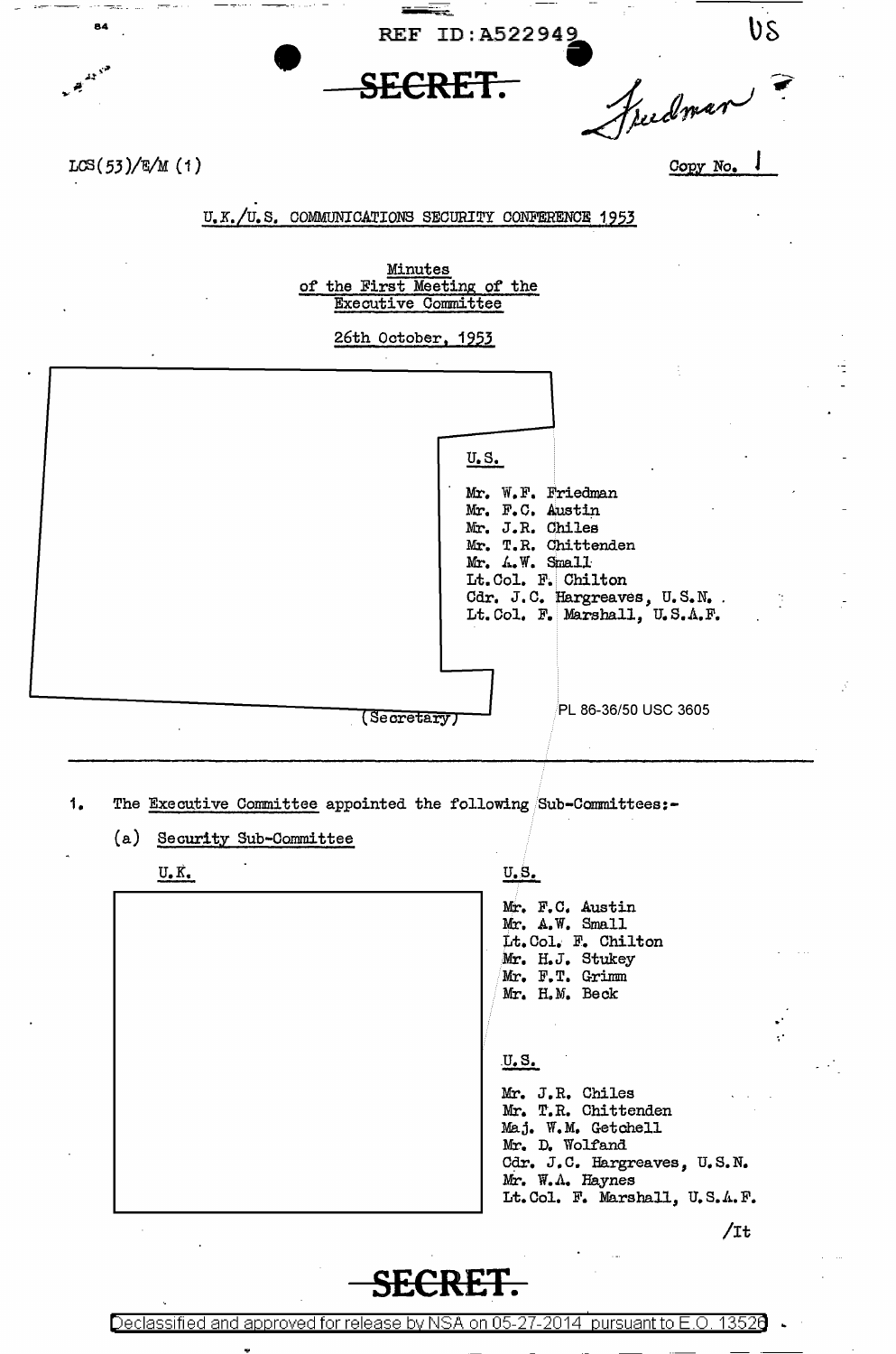



#### $-2 -$

It was agreed that membership of these Sub-Committees should be flexible and additional representatives could attend as desired; it was, however, noted that the discussions of the Security Sub-Committee were of a technical nature and Services' representation was not essential.

(c) Qperational Requirements Sub-Committee (Phase II)

PL 86-36/50 USC 3605 It was noted that all members of the U.S. Delegation would attend these meetings.

U.K. representatives:

 $\cdot$  .

Times of sessions:

Morning 9.30 a.m. to 12.15 p.m. Afternoon 2.15  $p_{\bullet}$  m. to 4.30  $p_{\bullet}$  m.

2. The Executive Committee reviewed the tabled programme, which it was agreed could be downgraded to SECRET, and made the following adjustments:

3rd Nov. The morning to be a free period to enable the U.S. visitors to see H.M. the Queen's procession to the Houses of Parliament. (Luncheon Party at the Savoy Hotel).<br>The afternoon session will begin at 2.30  $p_{\bullet}$  m. and discussions of U.K./U.S./N.ATO high grade cryptosystems will be continued on 6th November, if necossary.

5th Nov.  $(a)$  as the time available in the morning for discussion of weather cryptosystems is insufficient, this item will be continued in the afternoon, in addition to the meeting of the Executive Committee. ·

> (b) Luncheon Party at Winfield House, given by the Head of the u.s. Delegation.

> > **SECRET.**

/3.